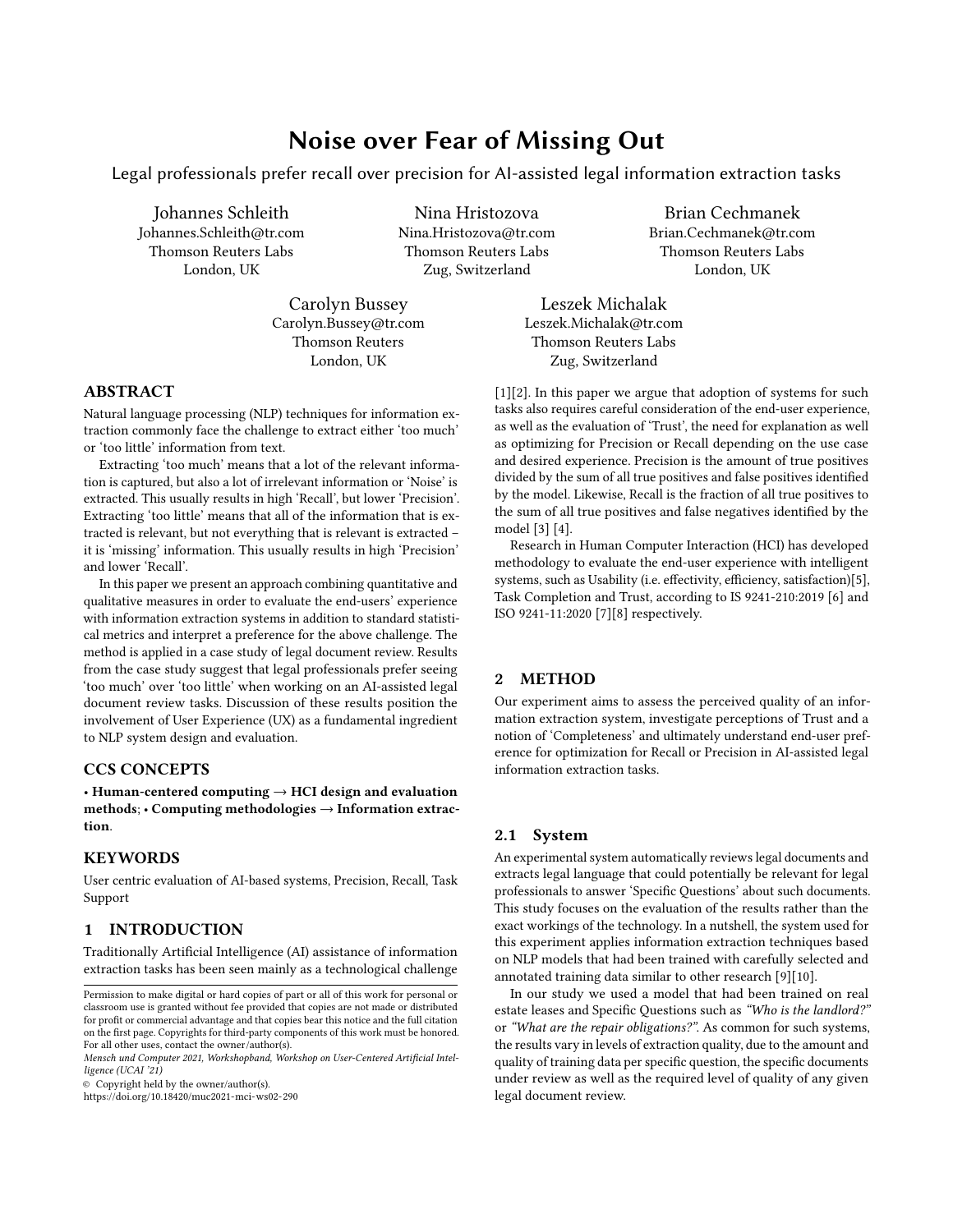Mensch und Computer 2021, Workshopband, Workshop on User-Centered Artificial Intelligence (UCAI '21) J. Schleith, et al.

#### 2.2 Annotation Task

In order to assess the system, we recruited 20 participants (8 practicing lawyers, 12 legal editors), with legal training and relevant work experience, from an internal pool of volunteers. Participants used the system to review a number of real estate leases in two rounds, 95 documents in total. The first round included 20 Specific Questions, the second round another 13 Specific Questions. The system provided a user interface (UI) to either accept or reject each automated extraction or add annotations per Specific Question.

#### 2.3 Metrics

Comparing automated extractions against annotations by end-users and domain experts allowed us to calculate standard statistical metrics, such as Recall, Precision, and F1, per question, which are commonly applied to evaluate the quality of information extraction [\[11\]](#page-2-10). In addition, we captured perceived 'Task Support' by asking "How helpful was the system for your review and answering the question?" on a 5-point Likert scale (1="Very unhelpful", 5="Very helpful") per document and per Specific Question. Scores are reported as averaged Task Support per Specific Question. This approach allowed us to contrast statistical metrics with self-reported Task Support.

In addition, we followed up with 10 participants in semi-structured interviews about their impressions of the helpfulness of the tool.

Moderation involved questions such as "What makes a good/bad question", 'How do you feel about seeing more results (with some relevant answers and some irrelevant noise)", "How do you feel about seeing fewer results (while possibly missing out on relevant answers)".

#### 2.4 Results

Comparing scores for Recall and Precision to Task Support suggest that participants evaluated Specific Questions, that showed many, possibly noisy results, as more helpful than Specific Questions that showed fewer, possibly incomplete results (see figure [1\)](#page-1-0), for this AI-assisted legal information extraction task.

A multiple linear regression on Recall and Precision on Task Support found a significant equation  $(F(2, 30) = 31.8, p \lt 0.01, R^2 =$ 0.67). Recall significantly predicted Task Support ( $B = 2.68$ ,  $p \ll$ 0.01), while Precision did not significantly predict Task Support ( $B =$  $-0.01$ ,  $p = 0.97$ ). A significant interaction effect of Recall\*Precision on Task Support was found  $(B = 1.07, p \ll 0.01)$ .

This can be interpreted such that Specific Questions with high Recall were perceived as "more helpful" than questions with low Recall. While low or high Precision did not have such an impact.

Qualitative feedback from follow-up interviews show why Recall more strongly correlates with Task Support than Precision. Participants described a general 'Fear of Missing Out' and being afraid of missing something. In the legal domain there are high consequences for providing bad advice. In contracts even seemingly insignificant changes to text can have large monetary impact for a client. When extractions methods did not yield any relevant text, just showing 'no results' made participants anxious (6 of 10 participants). They suggested that more help in confirming a non-answer or finding the relevant information would improve their impression (5 of 10).

For some Specific questions, participants expected an answer to exist in the document so a non-answer was perceived as an obvious 'miss' by the system. In other Specific questions, non-answers were often considered risky and some wanted a way to confirm that a question was 'not addressed in the document' (5 of 10). A few mentioned that, seeing 'no answers' decreased their trust in the system over time (2 of 10).

Figure 1: Regression analysis. Each dot represents a 'Specific Question' positioned on its score for Recall, Precision and

Participants desired a notion of Completeness of results and coverage of sources. Given the novelty of the extraction methods in the legal domain, they felt that they would need to manually double check everything (6 of 10). During user tests we observed participants often double-checked AI-assisted search with a simpler search like Ctrl-F (4 of 10) or by reading the whole document (4 of 10) to "make sure they cover it all".

#### 3 DISCUSSION

Task Support

In this study we show an approach that compares a user-centered evaluation of AI text extraction results with data-driven metrics. We further present significant results from the application of this method in a case study and interpret a preference for Recall over Precision for search and information extraction tasks in the legal domain. We argue that it is crucial to involve user-centered evaluation of AI text extraction output early in the process, in order to optimize data science methods towards validated user goals and preferences.

Future work should explore the evaluation of end-users' notion of Completeness and design approaches to communicate such Completeness in coverage of sources and identification of results.

Balancing Precision and Recall is a recurring challenge in various domains. More work might investigate preferences in other high stakes domains, such as medical, regulation or financial applications of AI. The field of HCI provides methodology for the evaluation of static content and taxonomies (e.g. Card Sort, Lostness etc.). Further research could explore a more robust framework and methods for the evaluation of information extraction and dynamically created content in a similar fashion.

<span id="page-1-0"></span>